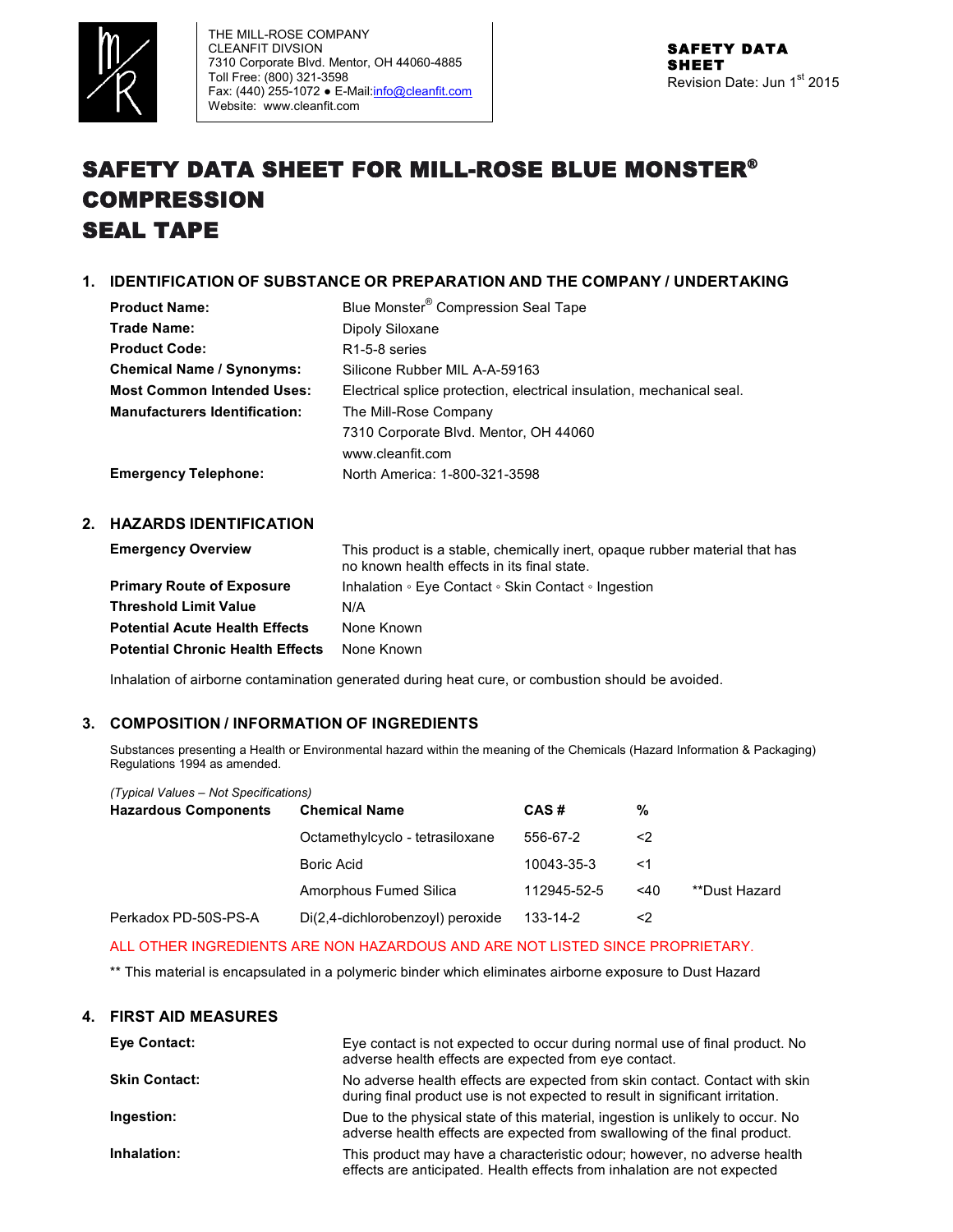

unless the product is in combustion. If products of combustion are inhaled, remove to fresh air. Seek medical attention if respiratory irritation occurs, or breathing becomes difficult.

# **5. FIRE FIGHTING MEASURES**

| <b>Flash Point</b>                                 | <b>Units</b> | Method     | <b>Flammable Limits</b>                                                                                                                                                                                                 | LEL | UEL |
|----------------------------------------------------|--------------|------------|-------------------------------------------------------------------------------------------------------------------------------------------------------------------------------------------------------------------------|-----|-----|
| N/A                                                | N/A          | N/A        | N/A                                                                                                                                                                                                                     | N/A | N/A |
| <b>Extinguishing Media:</b>                        |              |            | Use standard fire fighting techniques to extinguish fires involving this<br>material. DRY CHEMICAL, CARBON DIOXIDE, FINE WATER SPRAY.                                                                                   |     |     |
| <b>Special Fire-Fighting</b><br><b>Procedures:</b> |              |            | As in any fire, prevent human exposure to fire, smoke fumes, or products of<br>combustion. Evacuate non-essential personnel from fire area. Fire fighters<br>should wear full face, self contained breathing apparatus. |     |     |
| <b>Unusual Fire and Explosion</b><br>Hazards:      |              | None Known |                                                                                                                                                                                                                         |     |     |

# **6. ACCIDENTAL RELEASE MEASURES**

**Steps to be taken in case material is released or spilled:** 

Remove material from floor. Dispose of material if contaminated.

### **Waste disposal method:**

Dispose of in accordance with all local, state, federal and/or provincial regulations.

# **7. HANDLING & STORAGE**

# **Precautions to be taken in handling and storing:**

No required handling or storage pre-cautions. Ideally, store in the re-sealable bag provided. If possible apply stock rotation. **Engineering Controls**

As dictated by use process.

# **8. EXPOSURE CONTROLS / PERSONAL PROTECTION**

| <b>Respiratory Protection</b>     | Not normally required except for products of combustion.                                   |
|-----------------------------------|--------------------------------------------------------------------------------------------|
| <b>Eye &amp; Face Protection</b>  | Safety glasses or normal departmental safety requirements.                                 |
| <b>Protective Gloves</b>          | Not normally required.                                                                     |
| <b>Other Protective Equipment</b> | Use good personal hygiene.                                                                 |
| <b>Ventilation</b>                | Not normally required. Local ventilation is recommended for high<br>temperature processes. |

## **9. PHYSICAL DATA**

| <b>Boiling Point</b>          | N/A                  | Units | N/A |
|-------------------------------|----------------------|-------|-----|
| Vapour Pressure (mm Hq.)      | N/A                  |       |     |
| <b>Vapour Density (air=1)</b> | N/A                  |       |     |
| <b>Solubility In Water</b>    | Not Soluble          |       |     |
| Appearance                    | <b>Rubbery Solid</b> |       |     |
| Specific Gravity (H2O=1)      | 1.178                |       |     |
| <b>Melting Point</b>          | N/A                  | Units | N/A |
| <b>Evaporation Rate</b>       | N/A                  |       |     |
| % Volatiles (by volume)       | N/A                  |       |     |
| Odour                         | Sweet Odour          |       |     |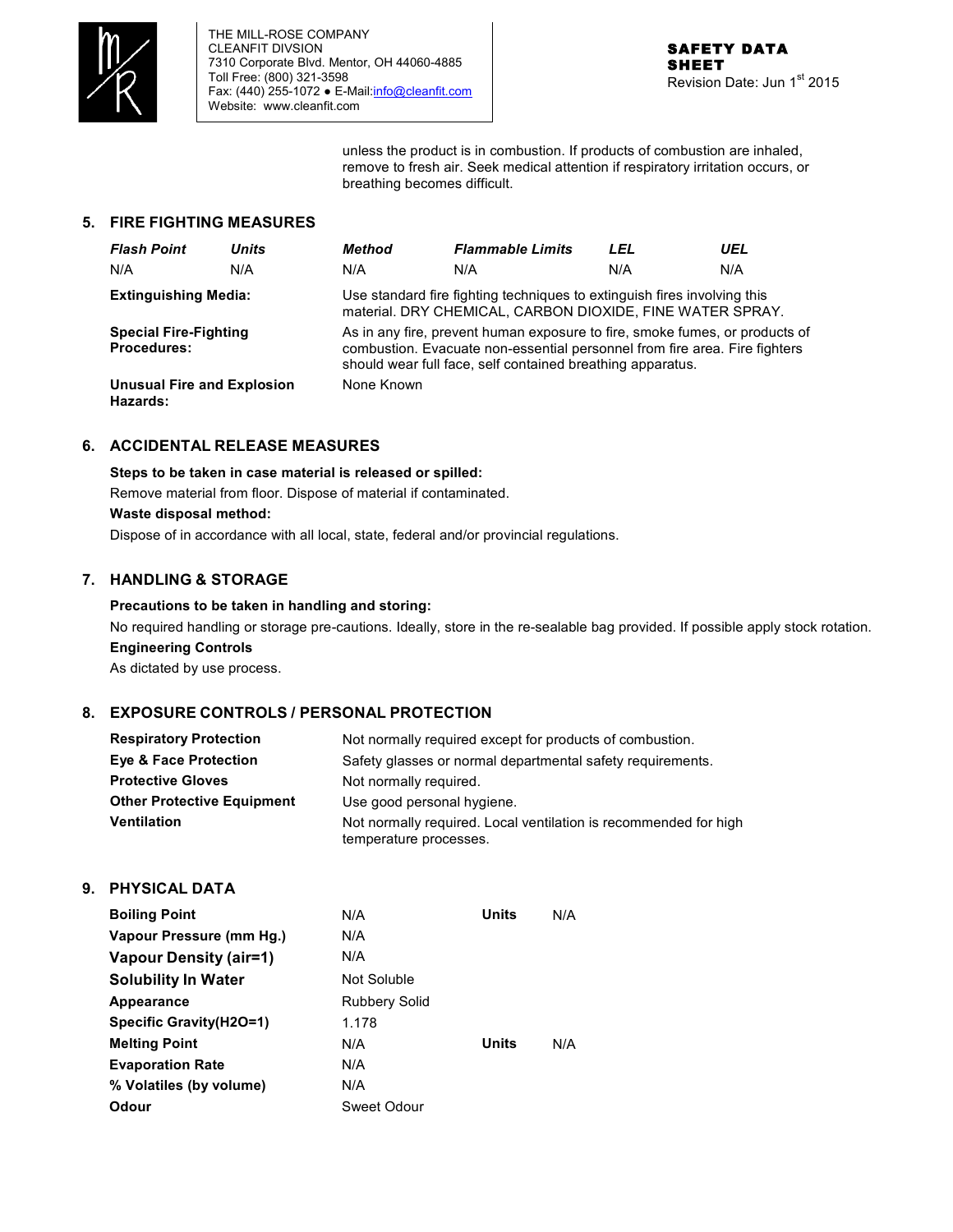

THE MILL-ROSE COMPANY CLEANFIT DIVSION 7310 Corporate Blvd. Mentor, OH 44060-4885 Toll Free: (800) 321-3598 Fax: (440) 255-1072 . E-Mail: info@cleanfit.com Website: www.cleanfit.com

## **10. STABILITY & REACTIVITY DATA**

**Conditions Causing Instability** Product is stable **Incompatibility (materials to avoid)** None known. **Hazardous Polymerization** Will Not Occur **Special Sensitivity** None

**Hazardous Decomposition Products** Carbon Monoxide, Carbon Dioxide, Silicon Dioxide

# **11. TOXICOLOGICAL INFORMATION**

Carcinogenicity: This material is not considered a carcinogen by IARC or NTP and is not regulated as a carcinogen by OSHA.

# **12. ECOLOGICAL INFORMATION**

#### **ECOTOXICITY**

Testing performed on the product shows compliance to BS6920: Part1: 2000 - "Suitability of non-metallic products for use in direct contact with water intended for human consumption with regard to their effect on the water." The results show that it can be fully submersed up to 85ºC with no effect on the quality of the water.

These test results indicate that there is no aquatic toxicity nor is there any risk to environmentally relevant organisms.

#### MOBILITY

There is no potential for the substance, if released to the environment, to transport to groundwater or far from the site of release.

#### PERSISTENCE AND DEGRADABILITY

The degradation half life of the product is not known.

Test results from the NFX 70-100 "Analysis of Gaseous Effluents Test" indicate a very low C.I.T (conventional index of toxicity) value: 5.20. If the product is incinerated, the resultant gaseous components are of low risk to the environment.

#### BIOACCUMULATIVE POTENTIAL

There is no potential of the substance to accumulate in biota and pass through the food chain.

**K<sub>ow</sub>** N/A **Biological Concentration Factor** N/A

#### OTHER ADVERSE EFFECTS

There is no potential of adverse environmental effects from the use of the substance. It has no ozone depletion potential. It has no photochemical ozone creation potential. It does not have the potential to accelerate global warming.

## **13. DISPOSAL CONSIDERATIONS**

RCRA Hazard Class (40 CFR 261) When a decision is made to discard this material, as received, is it classified as a hazardous waste? **NO**

# **14. TRANSPORTATION INFORMATION**

| <b>DOT Road Shipment</b><br><b>Information (49 CFR 172.101)</b> | Not subject to DOT.                     |
|-----------------------------------------------------------------|-----------------------------------------|
| <b>Ocean Shipment (IMDG)</b>                                    | Not subject to IMDG code.               |
| Air Shipment (IATA)                                             | Not subject to IATA regulations.        |
| <b>EPA Hazard Waste:</b>                                        | N/A                                     |
| <b>OSHA Hazard Class:</b>                                       | N/A                                     |
| <b>WHMIS Classification:</b>                                    | No known WHMIS class                    |
| <b>NFPA/HMIS Classification:</b>                                | HEALTH: 1 FLAMMABILITY: 0 REACTIVITY: 0 |